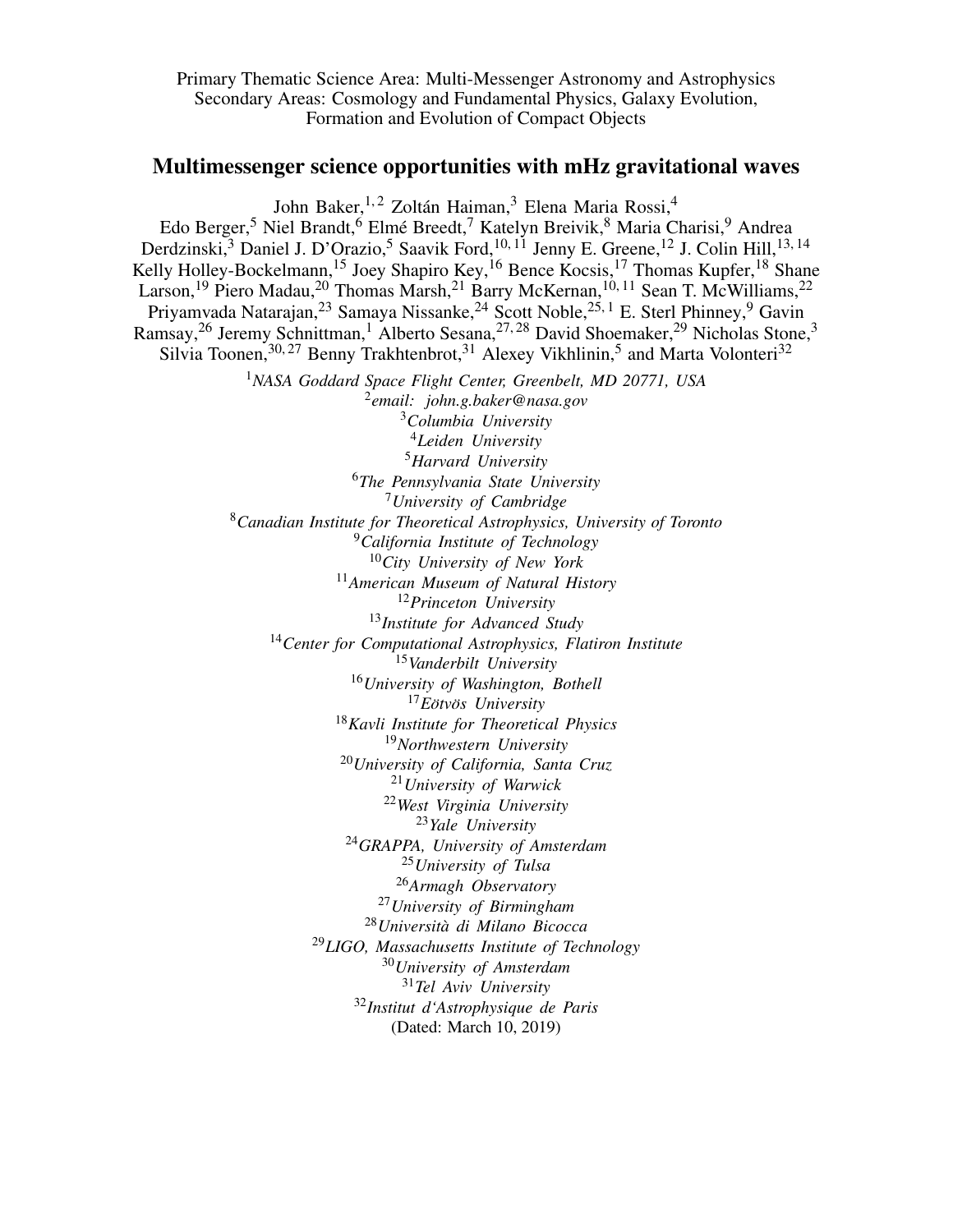*LISA will open the mHz band of gravitational waves (GWs) to the astronomy community. The strong gravity which powers the variety of GW sources in this band is also crucial in a number of important astrophysical processes at the current frontiers of astronomy. These range from the beginning of structure formation in the early universe, through the origin and cosmic evolution of massive black holes in concert with their galactic environments, to the evolution of stellar remnant binaries in the Milky Way and in nearby galaxies. These processes and their associated populations also drive current and future observations across the electromagnetic (EM) spectrum. We review opportunities for science breakthroughs, involving either direct coincident EM+GW observations, or indirect multimessenger studies. We argue that for the US community to fully capitalize on the opportunities from the LISA mission, the US efforts should be accompanied by a coordinated and sustained program of multi-disciplinary science investment, following the GW data through to its impact on broad areas of astrophysics. Support for LISA-related multimessenger observers and theorists should be sized appropriately for a flagship observatory and may be coordinated through a dedicated mHz GW research center.*

#### Multimessenger Frontiers

We begin by enumerating key science questions requiring *both* EM and GW measurements. This serves as a mere snapshot of current knowledge; since the field is in its infancy, new discoveries will drive multi-messenger science over the next decade, and we must be responsive.

Is General Relativity (GR) the Correct Theory of Gravity? While GR has passed a multitude of tests [1, 2], viable alternative theories of gravity remain, including some that may account for apparent cosmic acceleration without invoking dark energy. Together with EM observations, LISA can test these theories by determining the luminosity distance  $d_L(z)$  of a high-SNR massive ( $M \approx 10^6$ M<sub>o</sub>) black hole (MBH) binary [3] with a few % accuracy out to redshift  $z \approx 3$  [4]. A degeneracy between *M* and  $(1+z)$  in the GW waveform precludes measuring the redshift of such a "standard siren", but if an EM counterpart of the source, or its host galaxy, is identified, its redshift can be measured. GW distances are based on the propagation of gravity, rather than light. A comparison of standard sirens and standard EM candles at similar redshifts can therefore probe alternative theories of gravity (e.g. with extra dimensions) for which the GW and EM luminosity distances would disagree [5]. Similarly, in massive gravity theories, the speed of GWs differs from the speed of light, causing differences in the arrival times from cosmological sources. Along with LIGO binary neutron star observations, which so far constrain this speed difference to  $10^{-15}$ , mHz sirens seen by LISA will provide new tests for theories with frequency-dependent delays [6], and potentially stronger tests with improved systematics if the EM emission time can be well-understood theoretically [7] or if the EM chirp from merging binaries embedded in circumbinary gas [8–10] is phased with the GW chirp. The GW distance-redshift relation is highly complementary to that from supernovae (SNe): (1) it side-steps the calibration via a distance ladder, (2) has entirely different systematics, and (3) will extend to redshifts inaccessible to SN observations, easily probing dark energy models that affect  $d<sub>L</sub>$  at  $z > 3$  [11]. GW+EM standard sirens would also naturally resolve the current tensions about local *vs.* high-*z* measurements of the Hubble constant  $H_0$  [12].

Did the Early Universe have an Inflationary Stage? On large scales, our universe is dominated by dark energy and dark matter, with primordial perturbations with a nearly scale-invariant power spectrum, consistent with inflation [13–15]. Standard inflationary models generically predict a stochastic GW background (GWB), whose power spectrum declines towards high frequency in the simplest, single-field, slow-roll models, though other models allow a range of spectral slopes. The GWB can be probed at very low frequencies  $(10^{-16} - 10^{-18}$ Hz) by cosmic microwave background polarization [16–20], and by gravitational waves at ∼nHz (by Pulsar timing arrays; PTAs [21]), ∼mHz (by LISA [22]) and ∼100Hz (ground-based GW detectors) frequencies. The potential discovery of a GWB and a measurement (or constraint) of the slope of its spectrum over the enormous frequency range provided by the joint GW+EM observations would provide smoking gun evidence for inflation, as well as a powerful probe of non-minimal inflationary models.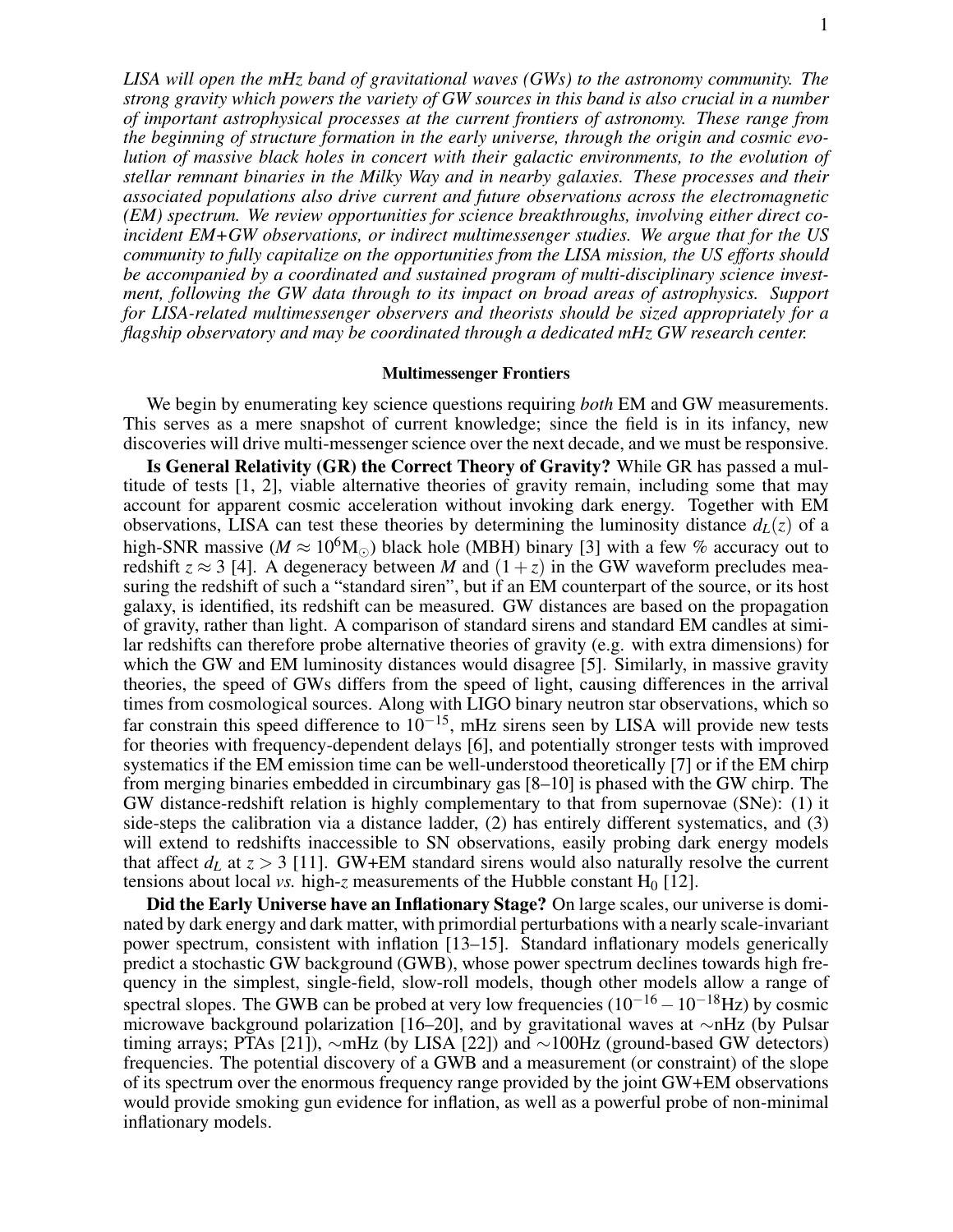How do Supermassive Black Holes (SMBHs) and Galaxies Co-Evolve? Nuclear SMBHs correlate with many fundamental properties of their host galaxies, indicating that SMBHs and galaxies co-evolve over cosmic time [23]. However, the nature of this co-evolution and the physics responsible for it is not yet understood [24]. If EM observations can identify unique host galaxies of LISA SMBH binaries, then this will directly provide the relation between (merging) SMBHs and their host galaxies as a function of redshift, luminosity and other properties. GW data will yield precise and reliable estimates of the masses, spins, and orbits of the SMBHs, which are not attainable from EM observations alone.

How Did the Earliest SMBHs Form and Grow? One of the puzzling discoveries of the past two decades is the existence of billion-solar mass SMBHs in the first Gyr of the universe. The early emergence of these SMBHs requires a rapid assembly of the first  $\sim 10^6 M_{\odot}$  SMBHs by *z* > 10. LISA will probe the assembly of these early SMBHs via mergers out to *z* ∼ 20, while EM instruments pushing the sensitivity limits, such as Lynx, Athena, and JWST will reveal their growth by directly detecting the light produced in the X-ray and optical bands during their growth by accretion. These two observations together bracket the two main channels in which SMBHs can grow in mass over time: mergers or accretion.

Do IMBHs Exist? If So, How Did They Form? Astronomers have found examples of stellar-mass BHs in the range  $10^{0-2}M_{\odot}$ , and SMBHs with  $10^{6-10}M_{\odot}$ . It is currently unknown whether intermediate-mass BHs (IMBHs) exist in-between these two populations. LISA and deep EM observations [25] will cover this range and together will be able to map out the demography and growth via mergers and accretion of the population, if any, of IMBHs. While LISA could establish the mere existence of IMBHs (via an IMBH-IMBH merger or a stellar mass black hole spiraling into a larger IMBH), a white dwarf inspiralling into an IMBH would be tidally stripped and produce a unique bright EM counterpart [26, 27]. Host galaxy localization could help distinguish between different IMBH formation scenarios (such as runaway in globular clusters, formation in dwarf galaxies, or via copious accretion).

How Do Accretion Disks Fuel AGN? AGN disks contribute to galaxy formation via various forms of feedback [28]. While EM observations probe the photospheres of AGN disks, even basic disk properties, such as density, temperature, geometry, accretion rate or lifetime, remain poorly understood [29]. GW signatures of mergers involving SMBHs and/or stellar-mass BHs in an AGN disk can complement EM data and provide novel information on disk properties in several ways. Coupled with LISA observations, we will, for the first time, study bright EM emission from SMBHs whose masses, spins, and orbital parameters are *precisely known*. LISA may also be able to directly measure the effect of gas drag on the GW waveform of a stellar-mass black hole (sBH) merging with the SMBH [30]. The magnitude and frequencydependence of the deviation from vacuum waveforms will probe disk properties and can be disentangled from uncertainties in the binary parameters [30–33]. Stellar-mass BH binaries detectable by both LIGO and LISA [34] may be captured [35] or produced [36–38] within AGN disks, as a consequence of nuclear star-formation. These possibilites may be explored with multimessenger cross-catalogs [39–41].

How does Circumbinary Gas Interact with Binary Evolution? The coupled behavior of binaries interacting with a circumbinary disk is still poorly understood despite decades of theoretical work, and despite its obvious relevance for (proto-)planetary disks and stellar binaries, in addition to SMBH binaries. For example, even the sign of the disk torques (i.e. whether the circumbinary gas promotes inspiral or causes an outspiral) is being debated, both for equalmass binaries [9, 42, 43] and in the highly unequal-mass regime [44]. LISA will measure the imprints of these interactions on the spin orientations and eccentricities of both binary SMBH and sBH-SMBH mergers. LISA observations may be complemented by EM observations of broad emission lines in the both X-ray and optical bands. The presence of a binary will strongly perturb the nearby gas disk and will change the emission line kinematics and generate unusual periodic variability. These effects should be especially large in the X-rays, probing gas closest to the SMBHs [45]. Broad X-ray lines, like Fe  $K_{\alpha}$ , can display strongly disturbed spectral shapes, and/or periodic Doppler modulations on the binary's orbital timescale of O(hr) [46–48].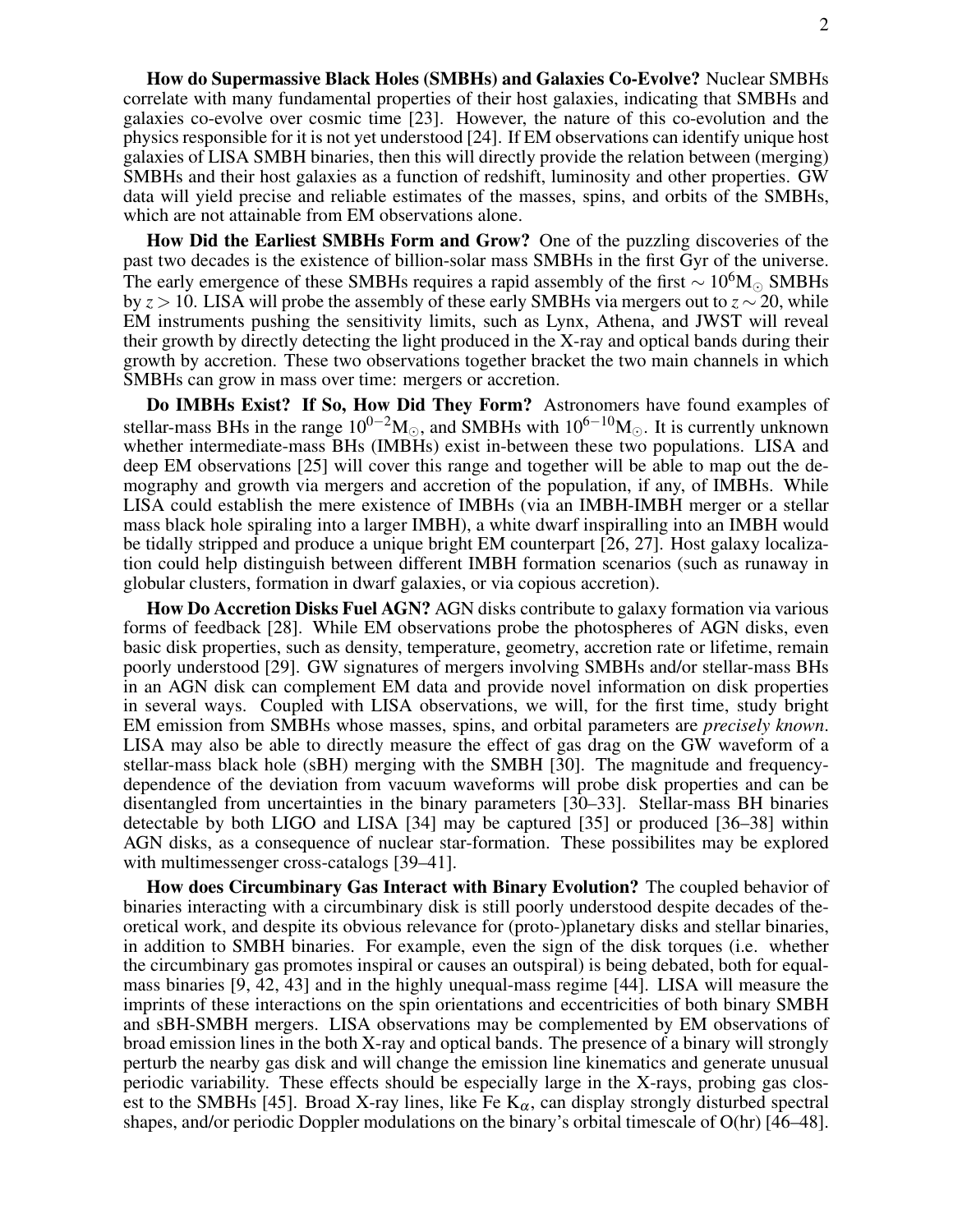What Are The Properties of Nuclear Stellar Bulges? The demography and properties of dense star clusters in the centers of galaxies remain poorly understood. EM observations of the tidal distruption of stars, together with GW observations of extreme mass ratio inspirals, will provide complementary insights about these systems[49]. Stars passing within  $\sim 10$ Schwarzschild radii of a SMBH are torn apart by its tide, and the accretion of the resulting stellar debris produces a luminous transient [50] visible from radio to soft gamma-rays [51–56]. While TDEs are rare around single SMBHs, their rates may be strongly enhanced in the scrambled environments of SMBH binaries, potentially generating a burst of TDEs associated with a LISA SMBH binary [57].

What is the Formation Mechanism and Fate of Stellar Binaries? Our understanding of stellar evolution and the stellar initial mass function imply that >95% of stars in the Milky Way end up as white dwarfs (WDs). Between  $5-10\%$  of WDs are in double WD (DWD) binaries [58–60], implying the presence of  $> 10^8$  DWD systems [61]. EM observations have revealed  $\sim$  150 DWDs [62, 63]. The tightest of these (period < 1hr) have experienced at least two phases of mass transfer and thus provide stringent tests for theories of binary evolution. Moreover, they constitute a formation channel for type Ia SN (SN Ia) [64, 65]. Tight DWD binaries are abundant mHz GW sources, though not present in the ground-based GW waveband. Gaia and LSST should increase the number of guaranteed LISA sources by an order of magnitude from  $\approx 10$ currently known. As many as *tens of thousands* will be individually resolved by LISA [66–68]. This abundance of compact DWDs will enable unprecedented studies of their formation channels and demography [69]. Likewise, we can put on firm statistics the physical conditions that determine their fate. While candidate SN Ia progenitors from the double degenerate channel are hard to detect optically because of their small stellar size and separation [70] they are extremely bright in GWs. Indeed, GWs may be the only way to open an observational window onto this specific population [71–73]. Besides DWDs, more exotic compact object binaries, such as white dwarf-neutron star [74] and double neutron star systems are expected at 2 to 3 orders of magnitude lower abundance [61]. These systems may shed light on core-collapse and electron-capture SNe and related remnant recoils. Optimal science return will require maximal effort to identify EM counterparts. The *joint* EM-GW data analysis for individual binaries will allow us to nail down binary properties, such as individual masses, separation and the physical conditions governing the interaction between star members.

What is the Physics of Mass Transfer in DWDs? GW-driven evolution may bring DWDs into contact. If the DWD survives the onset of mass-transfer to accrete stably, it is known as an AM CVn type binary. Their number and properties provide an observational anchor for our understanding of WD mass transfer physics. EM observations – from optical to UV and X-ray – can provide us with the stellar masses, orbital period, sky position, accretion luminosity, spectra, whereas GW measurements can provide sky position, orbital period (and period derivative), distance and the combined mass of the system (chirp mass). Armed with these measurements we can tackle the following questions on at least several tens of objects: *(i) When does stable mass transfer occur in DWDs?* The largest uncertainty about the fate of DWDs (merger *vs.* stable mass transfer), and hence of SN Ia rates, is the onset of mass transfer when the larger WD starts to spill onto its companion. The observed number of systems is orders of magnitude below predictions [75, 76]. LISA DWDs will directly reveal how many systems avoid merger, and the properties of the surviving AM CVn binaries. LISA will discover DWDs at their shortest periods, probing, with EM follow-up, the physics of interactions such as tidal braking, dynamical tides, resonance locking, and tidal heating [77–80]. *(ii) How is angular momentum transported in accreting DWDs?* The properties derived from combined EM+GW data can disentangle the contribution from GWs and mass transfer to the period evolution  $(\dot{P})$  and enable the first study of angular momentum transport in accreting DWDs in a statistically significant sample [81]. *(iii) What is the radiative efficiency of accreting WD systems?* Angular momentum transport is intimately linked to the accretion rate of a system. Combined with UV/X-ray luminosities and spectra will yield novel insight into the radiative efficiency of the accretion.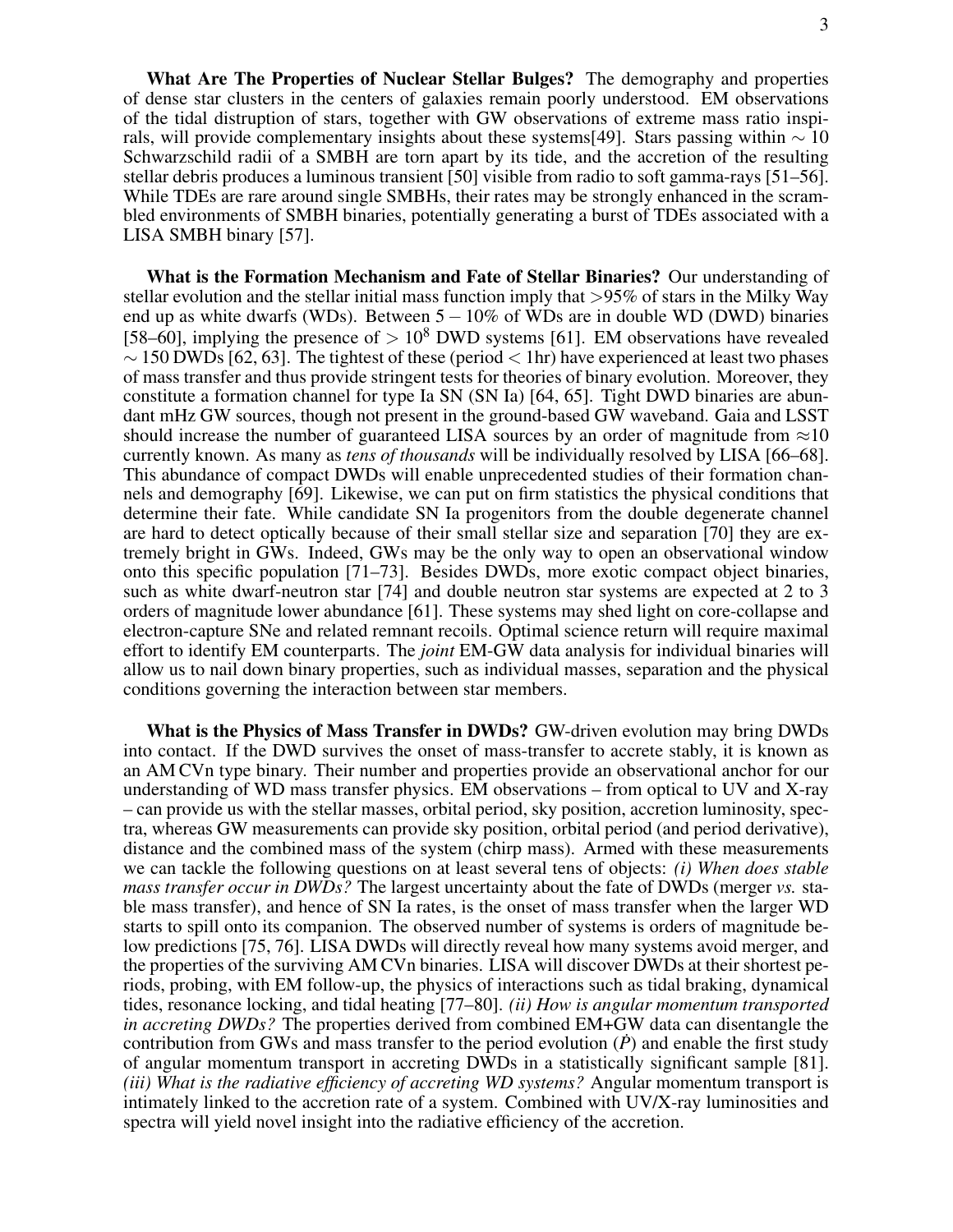What is the Structure of the Milky Way? Observational studies of the mass and density profile of our Galaxy provide key benchmarks for other galaxies, testing our knowledge of galaxy assembly. GW observations will offer unique insight from DWD binaries. EM studies of these dim systems will be mostly confined within  $\leq$  kpc from us, even with LSST. Their GW signal, though, remains loud and clear from the bulge – home of most WDs — and beyond, even to the outskirts of the Local Group for the most massive systems [72]. LISA's numerous resolved detections, and unresolved populations, will provide a tomographic picture of the Galaxy [82–84]. The full picture emerges jointly with optical kinematic properties of DWD systems and/or other, more distant tracers (e.g. evolved stars), complementing the positional information from GWs, to unveil the shape and total dynamical mass of the Galaxy.

### Approaches to Multimessenger studies

The most direct multimessenger exchange is to observe a LISA source or event with EM instruments. Unlike for LIGO/VIRGO, the leisurely timescale of a SMBHB binary chirping across the mHz bands (for weeks or months) enables EM searches for precursors, flashes or bursts during the merger itself, and afterglows on timescales from days to years. Alternatively, we can collect and use EM information about the same source population (such as SMBH binaries too wide to be in the LISA band, but producing periodic EM variability on longer timescales of weeks to years), or even information about a distinct but astrophysically connected population (such as the stellar binaries that would necessarily accompany a population of compact DWDs). Here we describe some specific examples of joint EM+GW observations with potential to yield new science, first for massive BH binaries, and then for compact stellar objects.

## Massive Black Hole Binaries:

*Precursor observations.* LISA can localize a typical  $10^6 M_{\odot}$  binary on the sky to within a few deg<sup>2</sup> between a ∼week and a few months prior to the merger at  $z = 1 - 2$ , or perhaps a  $\sim$ day at  $z = 3$  [7, 85, 86]. This will enable a precursor search with a large-FOV telescope, by monitoring the LISA localization area for days to weeks, covering up to hundreds of premerger orbital cycles [87]. A promising signal is a quasi-periodic EM "chirp", tracking the phase of the GWs [8, 9]. Because of copious shock-heating, gas near the BHs is expected to be unusually hot [88–94]. The corresponding UV/X-ray emission would have different (harder) spectra, with possible signatures of a disk cavity [90], and display periodicity on the orbital timescale of an ∼hour to ∼minutes (a month to a day prior to merger) [95]. Doppler effects could increase variability over time, tracking the GW chirp [8, 96], while self-lensing would imprint characteristic, periodically recurring spikes on the EM light-curve [8, 97]. Precursor observations are possible even before LISA is turned on. A long-lasting SMBH binary can display periodicity, and/or secular changes in its spectrum and overall luminosity, decades prior to the LISA observations. This requires pre-existing time-domain surveys, such as LSST in the optical/IR, of a large fraction of the sky. Ideally, the cadence should be sufficient to discover periodicity on the several-hour orbital timescale, and the depth sufficient to to detect SMBHs from  $z = 2 - 3$ . As argued above, wide UV/X-ray time-domain surveys, complementing the planned optical/IR surveys, would probe this crucial pre-merger evolution.

*Coincident observations.* The merger event itself will produce the most energetic burst of GWs, and may be accompanied by a luminous X-ray flare from the tidal 'squeezing' of gas [98– 103], EM signatures of the turn-on of a relativistic jet, or other flares from any direct coupling between the GWs and the surrounding plasma [104]. Typical sky-localization accuracies for bright SMBH binaries will be a few  $\sim$ arcmin<sup>2</sup>. While the month-long precursor observations will require tiling several deg<sup>2</sup> of sky, and will be feasible only with large-FOV instruments, the flares accompanying the merger could be targeted by a far wider range of instruments.

*After-glows of massive BH mergers.* After the merger of a SMBH binary, any circumbinary gas is expected to develop strong prompt shocks, due to the effectively instant mass-loss and center-of-mass recoil of the remnant BH. These should lead to a bright afterglow, whose nature depends on the amount and configuration of the nearby gas. In the case of a thin circumbinary disk, the afterglow should display a characteristic increase in both spectral hardness and overall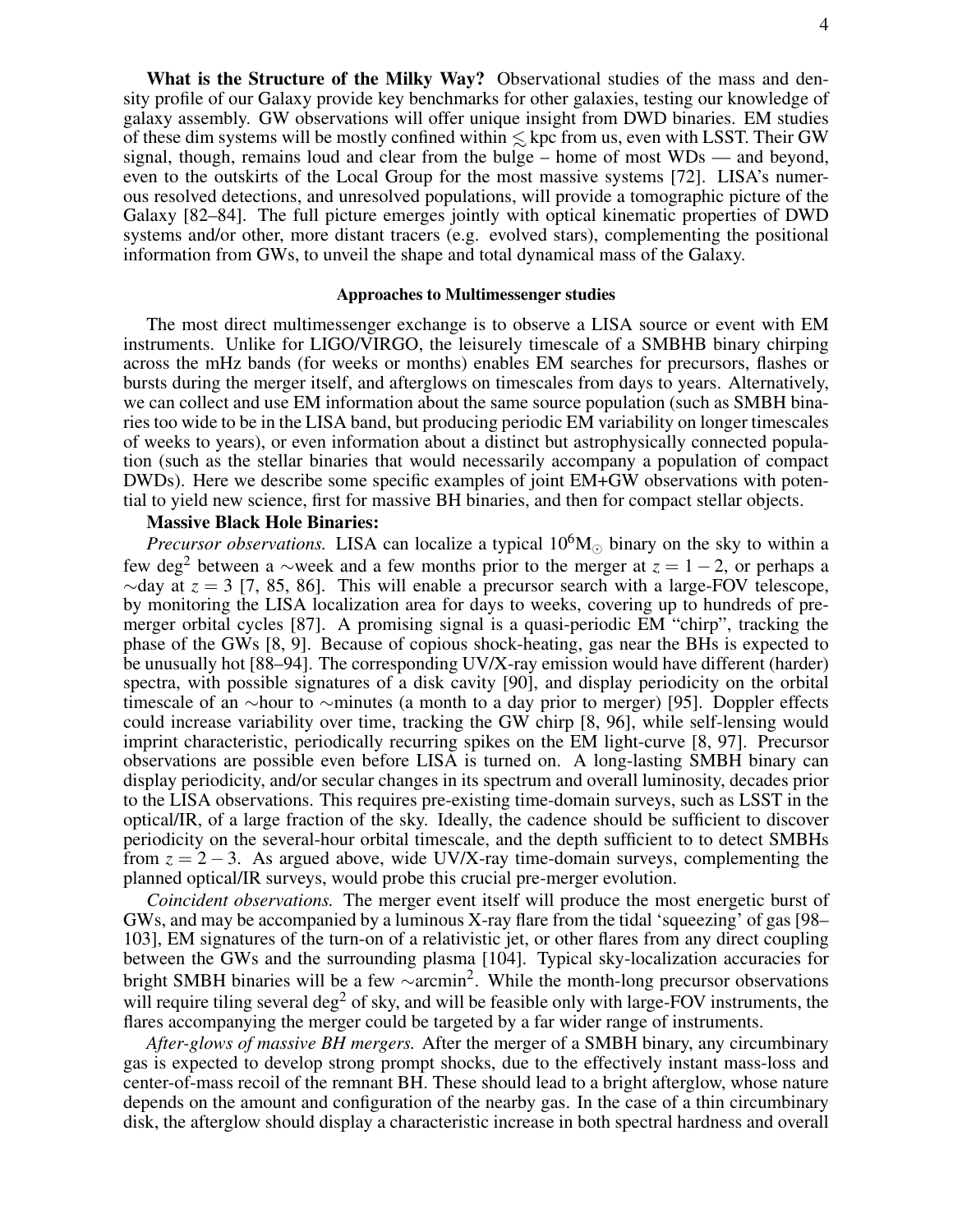brightness, on time-scales of weeks to years [105–112]. Searching for these after-glows will be possible with a yet larger range of telescopes; in many cases, the host galaxy of the source will already have been securely identified.

*Observing related populations.* LISA binaries represent only the last few years of a merger, i.e. the "tip of the iceberg" of a much longer-lived population of wider SMBH binaries. EM observations can map out the demography of these binaries. Several dozen periodic ( $P \sim yr$ ) candidate AGN have already been identified in large optical time-domain surveys [113, 114], though a confirmed binary SMBH remains elusive. Future, superior time-domain surveys (better cadence allowing a search for shorter periods, homogeneous sampling allowing better separation of red noise, higher sensitivity allowing a search for lower-mass BHs relevant for LISA) could identify a population of massive BH binaries approaching, or already in the GW-driven regime [115]. Such surveys can be performed independently of LISA in any EM band from radio to X-rays.

Many SMBH binaries may be bright. A unique quasar may exist in the 3D LISA error box [116]. However, even if no unique source is identified, a Hubble diagram can be done statistically, by each galaxy in the LISA error box "voting" for a source redshift and corresponding Hubble parameter. For a clustered host population, the true value of  $H(z)$  will emerge statistically [117, 118]. Deep galaxy surveys, such as by EUCLID, LSST, WFIRST or LUVOIR, will be important as benchmarks for identifying host galaxies. This kind of analysis needs either an all-sky galaxy/quasar catalog complete down to the fluxes of the expected LISA hosts, or else follow-up surveys will need to be performed for the most promising LISA sources.

### Compact Stellar Objects:

*EM observations before LISA.* Large photometric surveys such as ASAS-SN, ATLAS, CRTS, Gaia, OGLE and PTF/ZTF have shown the potential for identifying short-period variable objects, yielding catalogs of several  $\times 10^5$  Galactic variables [e.g. 119–121]. Short-period DWDs show up through brightness variations on the orbital timescale (due to eclipses or tidal deformation of the components). Supplementing these with planned surveys such as Black-GEM, eRosita, LSST and WINTER can yield a multi-wavelength understanding of the EM properties of these events, which can be matched to future GW detections. Accreting NSs and the tightest semi-detached WDs are strong X-ray emitters: two of the tightest known binaries, HM Cnc ( $P_{\text{orb}}$ =5.4min) and V407 Vul ( $P_{\text{orb}}$ =9.5min), are semi-detached AM CVn systems and are among the loudest LISA verification binaries. Both were selected from the ROSAT survey. eROSITA will provide much deeper observations and a complete census of the Galactic population of accretion-powered X-ray binaries down to luminosities of 10<sup>33–34</sup> erg s<sup>-1</sup>, well in the regime of LISA. We expect that every AM CVn type system within a few kpc and  $P_{\text{orb}} < 10$ min, as well as every ultracompact X-ray binary in the Galaxy will be detected by eROSITA.

*EM observations after LISA.* With LISA providing the approximate sky position and precise orbital period, EM observers will aim to identify the counterpart. The narrowed parameter space will enable deeper searches using orbitally phased co-added images. These follow-ups will provide a wider range of systems to study accretion, resonance locking, tidal heating, etc., than optical surveys alone are likely to find.

### Making it Happen

In various ways, science goals like these rely on *integrating* mHz GW science within the broader astronomy community. It would be careless to passively expect diverse research projects and teams to naturally self-assemble. Rather, opportunities are likely to be missed without a vigorous program of coordinated multidisciplinary investment, beginning long before launch. Realizing the science potential of LISA will require steady focus on these goals through dedicated multidisciplinary programs. A broad community-oriented research center for mHz gravitational-wave astronomy is an ideal way to coordinate the necessary investment. Following the CXC and STScI as examples, the center would educate the new user community, and bring theorists, observers, GW instrument builders and data analysis teams together to make the most of this extraordinary science opportunity.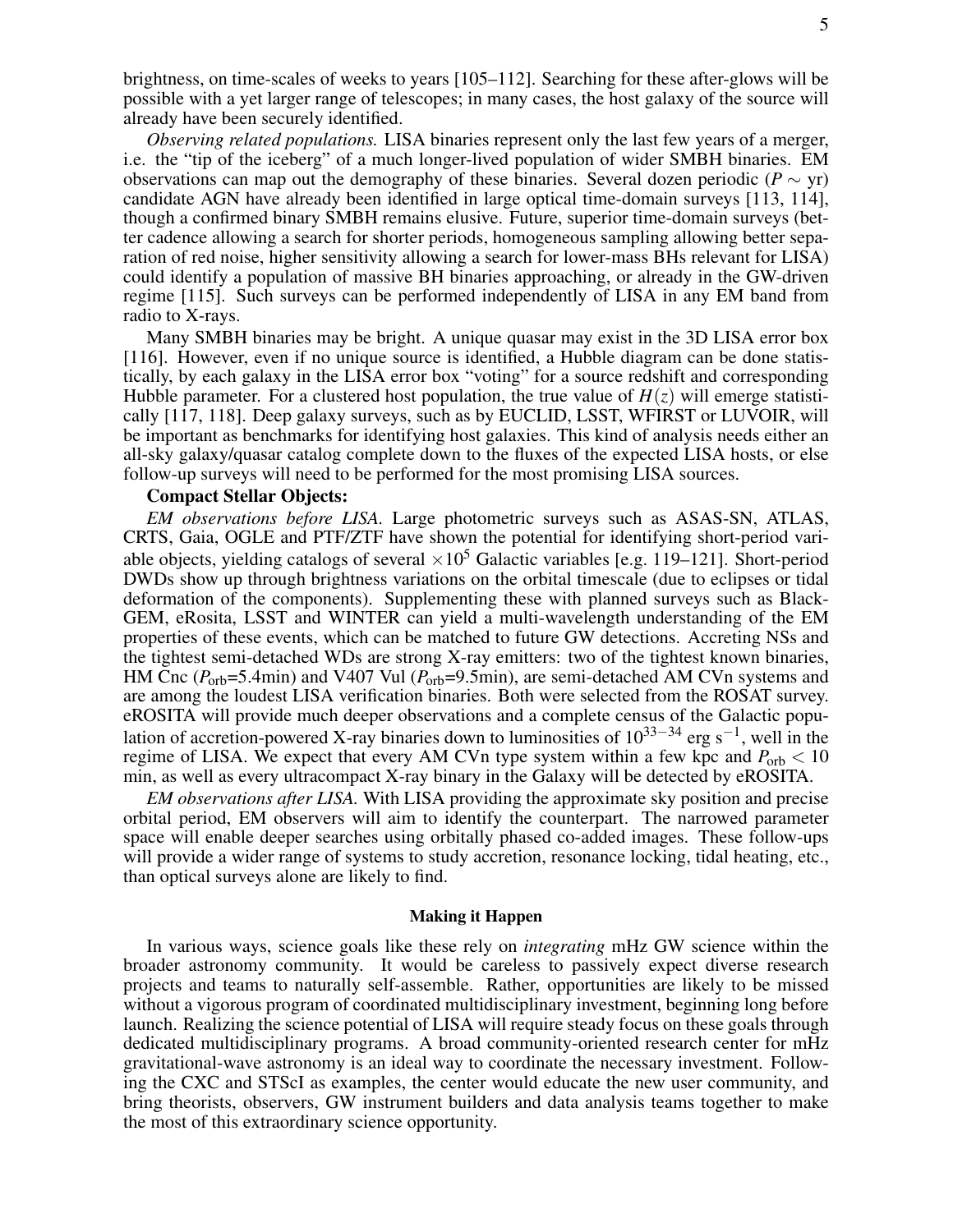- [1] C.M. Will, Living Reviews in Relativity 9, 3 (2006). doi:10.12942/lrr-2006-3
- [2] The LIGO Scientific Collaboration, the Virgo Collaboration, B.P. Abbott, et al., arXiv e-prints arXiv:1811.00364 (2018)
- [3] B.F. Schutz, Nature (London)323, 310 (1986). doi:10.1038/323310a0
- [4] D.E. Holz, S.A. Hughes, Astrophys. J.629, 15 (2005). doi:10.1086/431341
- [5] C. Deffayet, K. Menou, Astrophys. J. 668, L143 (2007). doi:10.1086/522931
- [6] C. de Rham, S. Melville, Phys. Rev. Lett.121, 221101 (2018). doi: 10.1103/PhysRevLett.121.221101
- [7] B. Kocsis, Z. Haiman, K. Menou, Astrophys. J.684, 870-887 (2008). doi:10.1086/590230
- [8] Z. Haiman, Phys. Rev. D96(2), 023004 (2017). doi:10.1103/PhysRevD.96.023004
- [9] Y. Tang, A. MacFadyen, Z. Haiman, Mon. Not. R. Astron. Soc. 469, 4258 (2017). doi: 10.1093/mnras/stx1130
- [10] D.B. Bowen, V. Mewes, M. Campanelli, S.C. Noble, J.H. Krolik, M. Zilhão, Astrophys. J. 853, L17 (2018). doi:10.3847/2041-8213/aaa756
- [11] N. Tamanini, C. Caprini, E. Barausse, A. Sesana, A. Klein, A. Petiteau, J. Cosmol. Astropart. Phys. 4, 002 (2016). doi:10.1088/1475-7516/2016/04/002
- [12] S.M. Feeney, H.V. Peiris, A.R. Williamson, S.M. Nissanke, D.J. Mortlock, J. Alsing, D. Scolnic, Phys. Rev. Lett.122, 061105 (2019). doi:10.1103/PhysRevLett.122.061105
- [13] D.H. Weinberg, M.J. Mortonson, D.J. Eisenstein, C. Hirata, A.G. Riess, E. Rozo, Physics Reports 530, 87 (2013). doi:10.1016/j.physrep.2013.05.001
- [14] Planck Collaboration, Y. Akrami, et al., arXiv e-prints p. arXiv:1807.06205 (2018)
- [15] Planck Collaboration, N. Aghanim, et al., arXiv e-prints p. arXiv:1807.06209 (2018)
- [16] BICEP2/Keck Collaboration, Planck Collaboration, P.A.R. Ade, N. Aghanim, Z. Ahmed, R.W. Aikin, K.D. Alexander, M. Arnaud, J. Aumont, C. Baccigalupi, et al., Physical Review Letters 114(10), 101301 (2015). doi:10.1103/PhysRevLett.114.101301
- [17] E. Calabrese, R. Hložek, N. Battaglia, et al., J. Cosmol. Astropart. Phys. 8, 010 (2014). doi: 10.1088/1475-7516/2014/08/010
- [18] K. Arnold, N. Stebor, et al., in *Millimeter, Submillimeter, and Far-Infrared Detectors and Instrumentation for Astronomy VII*, *Proc. SPIE* , vol. 9153 (2014), *Proc. SPIE* , vol. 9153, p. 91531F. doi:10.1117/12.2057332
- [19] B.A. Benson, P.A.R. Ade, Z. Ahmed, et al., in *Millimeter, Submillimeter, and Far-Infrared Detectors and Instrumentation for Astronomy VII*, *Proc. SPIE* , vol. 9153 (2014), *Proc. SPIE* , vol. 9153, p. 91531P. doi:10.1117/12.2057305
- [20] The Simons Observatory Collaboration, P. Ade, J. Aguirre, Z. Ahmed, S. Aiola, A. Ali, D. Alonso, M.A. Alvarez, K. Arnold, P. Ashton, et al., arXiv e-prints p. arXiv:1808.07445 (2018)
- [21] J.P.W. Verbiest, L. Lentati, G. Hobbs, R. van Haasteren, et al., Mon. Not. R. Astron. Soc. 458, 1267 (2016). doi:10.1093/mnras/stw347
- [22] P.D. Lasky, C.M.F. Mingarelli, T.L. Smith, J.T. Giblin, E. Thrane, D.J. Reardon, R. Caldwell, M. Bailes, N.D.R. Bhat, S. Burke-Spolaor, S. Dai, J. Dempsey, G. Hobbs, M. Kerr, Y. Levin, R.N. Manchester, S. Osłowski, V. Ravi, P.A. Rosado, R.M. Shannon, R. Spiewak, W. van Straten, L. Toomey, J. Wang, L. Wen, X. You, X. Zhu, Physical Review X 6(1), 011035 (2016). doi: 10.1103/PhysRevX.6.011035
- [23] G. Yang, W.N. Brandt, D.M. Alexander, C.T.J. Chen, Q. Ni, F. Vito, F.F. Zhu, arXiv e-prints arXiv:1903.00003 (2019)
- [24] J. Kormendy, L.C. Ho, ARA&A 51, 511 (2013). doi:10.1146/annurev-astro-082708-101811
- [25] M. Mezcua, International Journal of Modern Physics D 26, 1730021 (2017). doi: 10.1142/S021827181730021X
- [26] A. Sesana, A. Vecchio, M. Eracleous, S. Sigurdsson, Mon. Not. R. Astron. Soc. 391, 718 (2008). doi:10.1111/j.1365-2966.2008.13904.x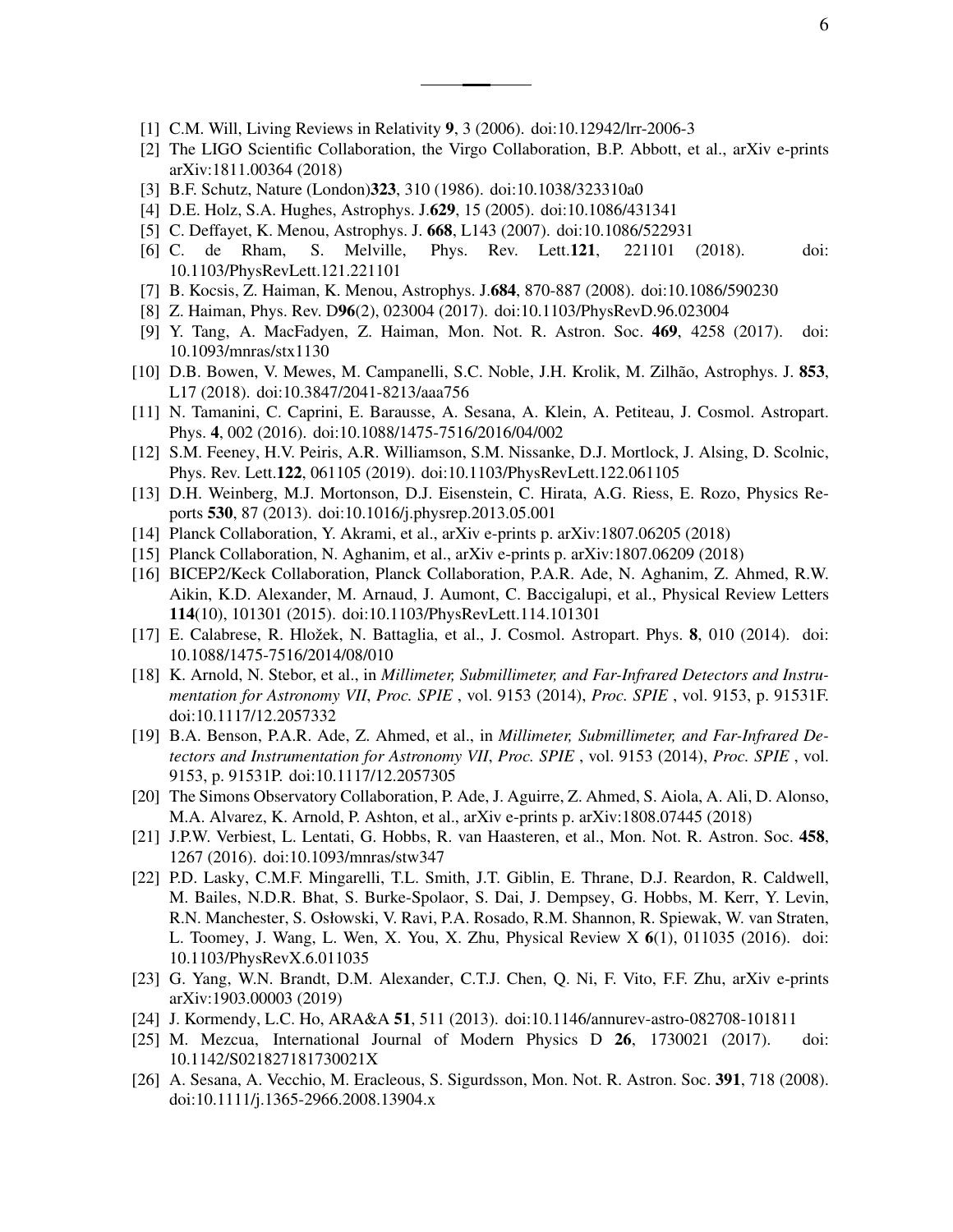- [27] I. Zalamea, K. Menou, A.M. Beloborodov, Mon. Not. R. Astron. Soc. 409, L25 (2010). doi: 10.1111/j.1745-3933.2010.00930.x
- [28] R.S. Somerville, P.F. Hopkins, T.J. Cox, B.E. Robertson, L. Hernquist, Mon. Not. R. Astron. Soc. 391, 481 (2008). doi:10.1111/j.1365-2966.2008.13805.x
- [29] P. Martini, D.H. Weinberg, Astrophys. J.547, 12 (2001). doi:10.1086/318331
- [30] A. Derdzinski, D. D'Orazio, P. Duffell, Z. Haiman, A. MacFadyen, ArXiv e-prints p. arXiv:1810.03623 (2018)
- [31] B. Kocsis, N. Yunes, A. Loeb, Phys. Rev. D84(2), 024032 (2011). doi: 10.1103/PhysRevD.84.024032
- [32] N. Yunes, B. Kocsis, A. Loeb, Z. Haiman, Physical Review Letters 107(17), 171103 (2011). doi: 10.1103/PhysRevLett.107.171103
- [33] N. Yunes, M.C. Miller, J. Thornburg, Phys. Rev. D83(4), 044030 (2011). doi: 10.1103/PhysRevD.83.044030
- [34] A. Sesana, Physical Review Letters 116(23), 231102 (2016). doi: 10.1103/PhysRevLett.116.231102
- [35] I. Bartos, B. Kocsis, Z. Haiman, S. Márka, Astrophys. J.835, 165 (2017). doi:10.3847/1538-4357/835/2/165
- [36] B. McKernan, K.E.S. Ford, B. Kocsis, W. Lyra, L.M. Winter, Mon. Not. R. Astron. Soc. 441, 900 (2014). doi:10.1093/mnras/stu553
- [37] N.C. Stone, B.D. Metzger, Z. Haiman, Mon. Not. R. Astron. Soc. 464, 946 (2017). doi: 10.1093/mnras/stw2260
- [38] J.M. Bellovary, M.M. Mac Low, B. McKernan, K.E.S. Ford, Astrophys. J. 819, L17 (2016). doi: 10.3847/2041-8205/819/2/L17
- [39] K. Inayoshi, N. Tamanini, C. Caprini, Z. Haiman, Phys. Rev. D96(6), 063014 (2017). doi: 10.1103/PhysRevD.96.063014
- [40] Y. Meiron, B. Kocsis, A. Loeb, Astrophys. J.834, 200 (2017). doi:10.3847/1538-4357/834/2/200
- [41] L. Randall, Z.Z. Xianyu, arXiv e-prints p. arXiv:1805.05335 (2018)
- [42] D.J. Muñoz, R. Miranda, D. Lai, Astrophys. J.871, 84 (2019). doi:10.3847/1538-4357/aaf867
- [43] M.S.L. Moody, J.M. Shi, J.M. Stone, arXiv e-prints arXiv:1903.00008 (2019)
- [44] C. Baruteau, A. Crida, S.J. Paardekooper, F. Masset, J. Guilet, B. Bitsch, R. Nelson, W. Kley, J. Papaloizou, Protostars and Planets VI pp. 667–689 (2014). doi: 10.2458/azu˙uapress˙9780816531240-ch029
- [45] S. d'Ascoli, S.C. Noble, D.B. Bowen, M. Campanelli, J.H. Krolik, V. Mewes, Astrophys. J.865, 140 (2018). doi:10.3847/1538-4357/aad8b4
- [46] B. McKernan, K.E.S. Ford, B. Kocsis, Z. Haiman, Mon. Not. R. Astron. Soc. 432, 1468 (2013). doi:10.1093/mnras/stt567
- [47] A. Sesana, C. Roedig, M.T. Reynolds, M. Dotti, Mon. Not. R. Astron. Soc. 420, 860 (2012). doi:10.1111/j.1365-2966.2011.20097.x
- [48] B. McKernan, K.E.S. Ford, Mon. Not. R. Astron. Soc. 452, L1 (2015). doi:10.1093/mnrasl/slv076
- [49] M. Eracleous, S. Gezari, A. Sesana, T. Bogdanovic, M. MacLeod, N. Roth, L.J. Da, submission to the 2020-2030 Astronomy and Astrophysics Decadal Survey (Astro2020) (2019)
- [50] M.J. Rees, Nature (London)333, 523 (1988). doi:10.1038/333523a0
- [51] B.A. Zauderer, E. Berger, A.M. Soderberg, A. Loeb, R. Narayan, D.A. Frail, G.R. Petitpas, A. Brunthaler, R. Chornock, J.M. Carpenter, G.G. Pooley, K. Mooley, S.R. Kulkarni, R. Margutti, D.B. Fox, E. Nakar, N.A. Patel, N.H. Volgenau, T.L. Culverhouse, M.F. Bietenholz, M.P. Rupen, W. Max-Moerbeck, A.C.S. Readhead, J. Richards, M. Shepherd, S. Storm, C.L.H. Hull, Nature (London)476, 425 (2011). doi:10.1038/nature10366
- [52] S. van Velzen, A.J. Mendez, J.H. Krolik, V. Gorjian, Astrophys. J.829, 19 (2016). doi: 10.3847/0004-637X/829/1/19
- [53] S. Gezari, R. Chornock, A. Rest, M.E. Huber, K. Forster, E. Berger, P.J. Challis, J.D. Neill, D.C. Martin, T. Heckman, A. Lawrence, C. Norman, G. Narayan, R.J. Foley, G.H. Marion, D. Scolnic, L. Chomiuk, A. Soderberg, K. Smith, R.P. Kirshner, A.G. Riess, S.J. Smartt, C.W. Stubbs,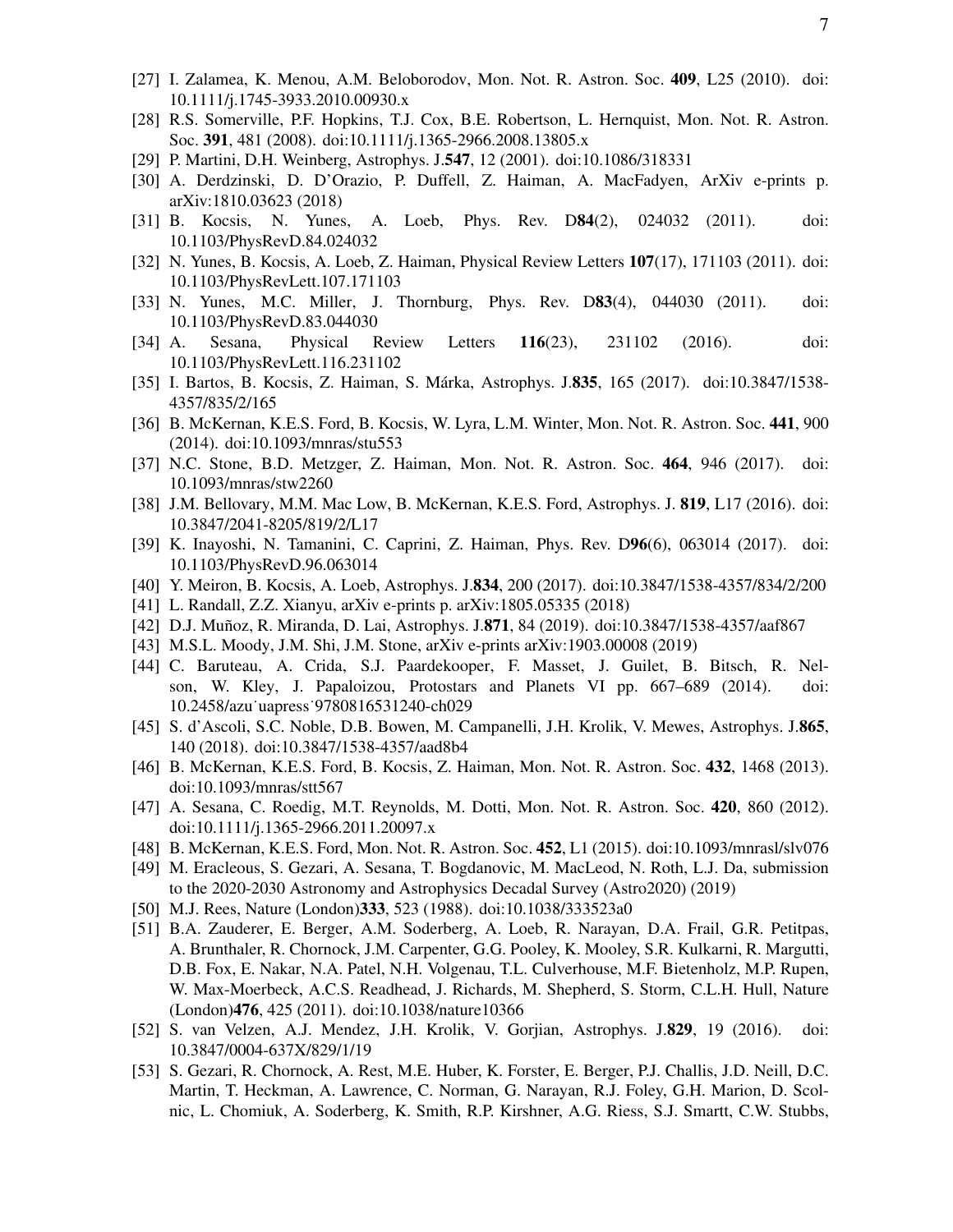J.L. Tonry, W.M. Wood-Vasey, W.S. Burgett, K.C. Chambers, T. Grav, J.N. Heasley, N. Kaiser, R.P. Kudritzki, E.A. Magnier, J.S. Morgan, P.A. Price, Nature (London)485, 217 (2012). doi: 10.1038/nature10990

- [54] S. Gezari, D.C. Martin, B. Milliard, S. Basa, J.P. Halpern, K. Forster, P.G. Friedman, P. Morrissey, S.G. Neff, D. Schiminovich, M. Seibert, T. Small, T.K. Wyder, Astrophys. J. 653, L25 (2006). doi: 10.1086/509918
- [55] S. Komossa, N. Bade, A&A 343, 775 (1999)
- [56] J.S. Bloom, D. Giannios, B.D. Metzger, S.B. Cenko, D.A. Perley, N.R. Butler, N.R. Tanvir, A.J. Levan, P.T. O'Brien, L.E. Strubbe, F. De Colle, E. Ramirez-Ruiz, W.H. Lee, S. Nayakshin, E. Quataert, A.R. King, A. Cucchiara, J. Guillochon, G.C. Bower, A.S. Fruchter, A.N. Morgan, A.J. van der Horst, Science 333, 203 (2011). doi:10.1126/science.1207150
- [57] X. Chen, P. Madau, A. Sesana, F.K. Liu, Astrophys. J. 697, L149 (2009). doi:10.1088/0004- 637X/697/2/L149
- [58] P.F.L. Maxted, T.R. Marsh, Mon. Not. R. Astron. Soc. 307, 122 (1999). doi:10.1046/j.1365- 8711.1999.02635.x
- [59] S. Toonen, M. Hollands, B.T. Gänsicke, T. Boekholt, A&A 602, A16 (2017). doi:10.1051/0004-6361/201629978
- [60] D. Maoz, N. Hallakoun, C. Badenes, Mon. Not. R. Astron. Soc. 476, 2584 (2018). doi: 10.1093/mnras/sty339
- [61] G. Nelemans, L.R. Yungelson, S.F. Portegies Zwart, Mon. Not. R. Astron. Soc. 349, 181 (2004). doi:10.1111/j.1365-2966.2004.07479.x
- [62] R. Napiwotzki, N. Christlieb, H. Drechsel, H.J. Hagen, U. Heber, D. Homeier, C. Karl, D. Koester, B. Leibundgut, T.R. Marsh, S. Moehler, G. Nelemans, E.M. Pauli, D. Reimers, A. Renzini, L. Yungelson, The Messenger 112, 25 (2003)
- [63] W.R. Brown, M. Kilic, C. Allende Prieto, S.J. Kenyon, Astrophys. J.723, 1072 (2010). doi: 10.1088/0004-637X/723/2/1072
- [64] R.F. Webbink, Astrophys. J.277, 355 (1984). doi:10.1086/161701
- [65] I. Iben, Jr., A.V. Tutukov, ApJS 54, 335 (1984). doi:10.1086/190932
- [66] V. Korol, E.M. Rossi, P.J. Groot, G. Nelemans, S. Toonen, A.G.A. Brown, Mon. Not. R. Astron. Soc. 470, 1894 (2017). doi:10.1093/mnras/stx1285
- [67] K. Breivik, K. Kremer, M. Bueno, S.L. Larson, S. Coughlin, V. Kalogera, Astrophys. J. 854, L1 (2018). doi:10.3847/2041-8213/aaaa23
- [68] T. Kupfer, V. Korol, S. Shah, G. Nelemans, T.R. Marsh, G. Ramsay, P.J. Groot, D.T.H. Steeghs, E.M. Rossi, Mon. Not. R. Astron. Soc. 480, 302 (2018). doi:10.1093/mnras/sty1545
- [69] S. Toonen, G. Nelemans, S. Portegies Zwart, A&A 546, A70 (2012). doi:10.1051/0004- 6361/201218966
- [70] The most promising candidate is Heinze 2-428 [122] but see [123].
- [71] S. Nissanke, M. Vallisneri, G. Nelemans, T.A. Prince, Astrophys. J.758, 131 (2012). doi: 10.1088/0004-637X/758/2/131
- [72] V. Korol, O. Koop, E.M. Rossi, Astrophys. J. 866, L20 (2018). doi:10.3847/2041-8213/aae587
- [73] A. Rebassa-Mansergas, S. Toonen, V. Korol, S. Torres, Mon. Not. R. Astron. Soc. 482, 3656 (2019). doi:10.1093/mnras/sty2965
- [74] T.M. Tauris, Physical Review Letters 121(13), 131105 (2018). doi: 10.1103/PhysRevLett.121.131105
- [75] P.J. Carter, T.R. Marsh, D. Steeghs, P.J. Groot, G. Nelemans, D. Levitan, A. Rau, C.M. Copperwheat, T. Kupfer, G.H.A. Roelofs, Mon. Not. R. Astron. Soc. 429, 2143 (2013). doi: 10.1093/mnras/sts485
- [76] G. Ramsay, M.J. Green, T.R. Marsh, T. Kupfer, E. Breedt, V. Korol, P.J. Groot, C. Knigge, G. Nelemans, D. Steeghs, P. Woudt, A. Aungwerojwit, A&A 620, A141 (2018). doi: 10.1051/0004-6361/201834261
- [77] T.R. Marsh, G. Nelemans, D. Steeghs, Mon. Not. R. Astron. Soc. 350, 113 (2004). doi: 10.1111/j.1365-2966.2004.07564.x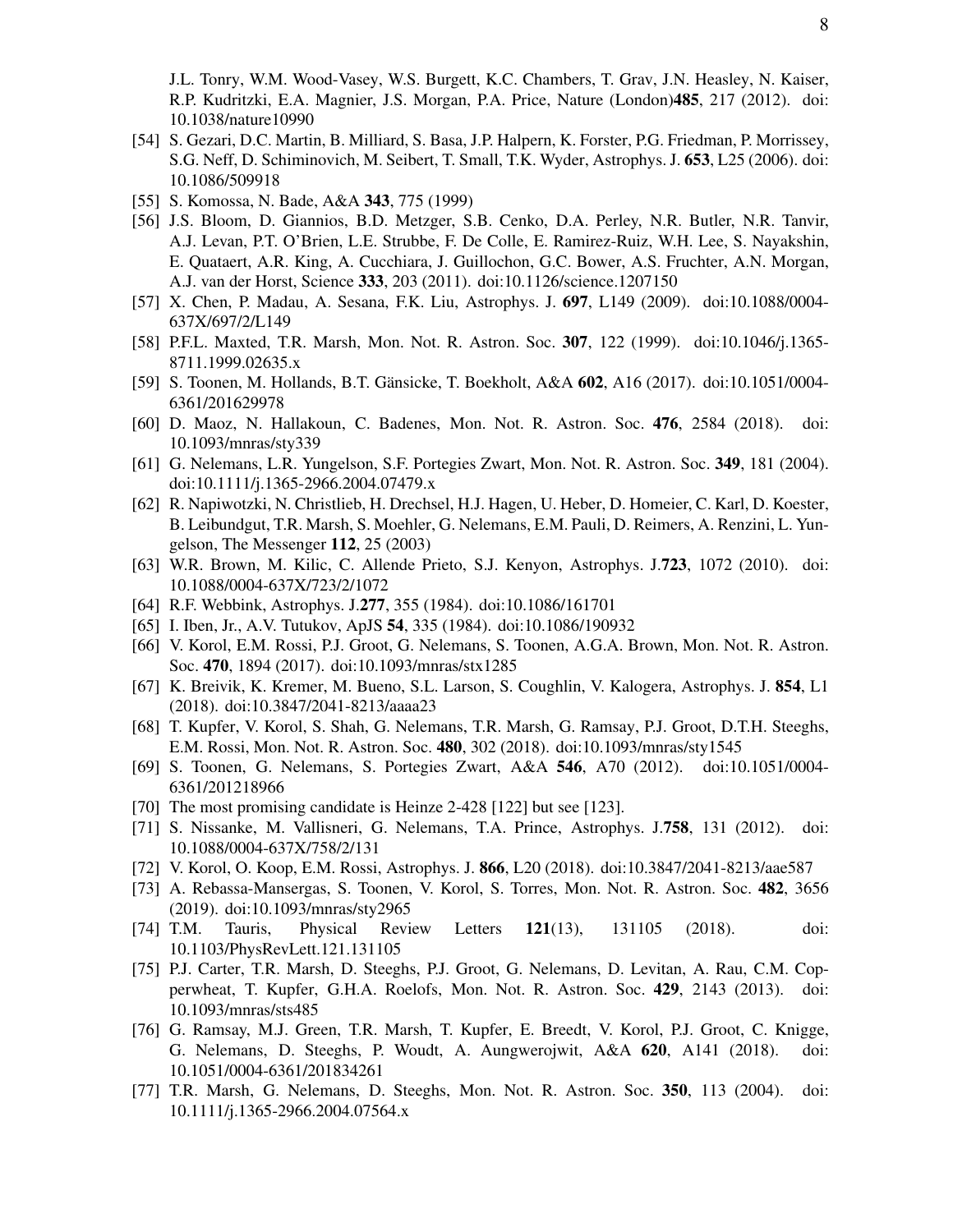- [78] T.R. Marsh, Classical and Quantum Gravity 28(9), 094019 (2011). doi:10.1088/0264- 9381/28/9/094019
- [79] J. Fuller, D. Lai, Mon. Not. R. Astron. Soc. 430, 274 (2013). doi:10.1093/mnras/sts606
- [80] J. Fuller, D. Lai, Mon. Not. R. Astron. Soc. 444, 3488 (2014). doi:10.1093/mnras/stu1698
- [81] K. Breivik, K. Kremer, M. Bueno, S.L. Larson, S. Coughlin, V. Kalogera, Astrophys. J. 854, L1 (2018). doi:10.3847/2041-8213/aaaa23
- [82] M. Benacquista, K. Holley-Bockelmann, Astrophys. J.645, 589 (2006). doi:10.1086/504024
- [83] M.R. Adams, N.J. Cornish, T.B. Littenberg, Phys. Rev. D86(12), 124032 (2012). doi: 10.1103/PhysRevD.86.124032
- [84] V. Korol, E.M. Rossi, E. Barausse, Mon. Not. R. Astron. Soc. 483, 5518 (2019). doi: 10.1093/mnras/sty3440
- [85] R.N. Lang, S.A. Hughes, Astrophys. J.677, 1184-1200 (2008). doi:10.1086/528953
- [86] S.T. McWilliams, R.N. Lang, J.G. Baker, J.I. Thorpe, Phys. Rev. D84(6), 064003 (2011). doi: 10.1103/PhysRevD.84.064003
- [87] T. Dal Canton, A. Mangiagli, S.C. Noble, J. Schnittman, A. Ptak, A. Klein, A. Sesana, J. Camp, arXiv e-prints arXiv:1902.01538 (2019)
- [88] T. Bode, R. Haas, T. Bogdanović, P. Laguna, D. Shoemaker, Astrophys. J.715, 1117 (2010). doi: 10.1088/0004-637X/715/2/1117
- [89] J.M. Shi, J.H. Krolik, S.H. Lubow, J.F. Hawley, Astrophys. J.749, 118 (2012). doi:10.1088/0004- 637X/749/2/118
- [90] C. Roedig, J.H. Krolik, M.C. Miller, Astrophys. J.785, 115 (2014). doi:10.1088/0004- 637X/785/2/115
- [91] B.D. Farris, P. Duffell, A.I. MacFadyen, Z. Haiman, Mon. Not. R. Astron. Soc. 447, L80 (2015). doi:10.1093/mnrasl/slu184
- [92] B.D. Farris, P. Duffell, A.I. MacFadyen, Z. Haiman, Mon. Not. R. Astron. Soc. 446, L36 (2015). doi:10.1093/mnrasl/slu160
- [93] D.B. Bowen, M. Campanelli, J.H. Krolik, V. Mewes, S.C. Noble, Astrophys. J.838, 42 (2017). doi:10.3847/1538-4357/aa63f3
- [94] Y. Tang, Z. Haiman, A. MacFadyen, Mon. Not. R. Astron. Soc. 476, 2249 (2018). doi: 10.1093/mnras/sty423
- [95] S.C. Noble, B.C. Mundim, H. Nakano, J.H. Krolik, M. Campanelli, Y. Zlochower, N. Yunes, Astrophys. J.755, 51 (2012). doi:10.1088/0004-637X/755/1/51
- [96] J.D. Schnittman, T. Dal Canton, J. Camp, D. Tsang, B.J. Kelly, Astrophys. J.853, 123 (2018). doi:10.3847/1538-4357/aaa08b
- [97] D.J. D'Orazio, R. Di Stefano, Mon. Not. R. Astron. Soc. 474, 2975 (2018). doi: 10.1093/mnras/stx2936
- [98] P. Chang, L.E. Strubbe, K. Menou, E. Quataert, Mon. Not. R. Astron. Soc. 407, 2007 (2010). doi:10.1111/j.1365-2966.2010.17056.x
- [99] C. Baruteau, E. Ramirez-Ruiz, F. Masset, Mon. Not. R. Astron. Soc. 423, L65 (2012). doi: 10.1111/j.1745-3933.2012.01258.x
- [100] M. Tazzari, G. Lodato, Mon. Not. R. Astron. Soc. 449, 1118 (2015). doi:10.1093/mnras/stv352
- [101] A. Cerioli, G. Lodato, D.J. Price, Mon. Not. R. Astron. Soc. 457, 939 (2016). doi: 10.1093/mnras/stw034
- [102] C. Fontecilla, X. Chen, J. Cuadra, Mon. Not. R. Astron. Soc. 468, L50 (2017). doi: 10.1093/mnrasl/slw258
- [103] F.A.C. Pereira, G. Lodato, I. Rodrigues, M.E.S. Alves, D.J. Price, Mon. Not. R. Astron. Soc. 484, 31 (2019). doi:10.1093/mnras/sty3471
- [104] B.J. Kelly, J.G. Baker, Z.B. Etienne, B. Giacomazzo, J. Schnittman, Phys. Rev. D96(12), 123003 (2017). doi:10.1103/PhysRevD.96.123003
- [105] Z. Lippai, Z. Frei, Z. Haiman, Astrophys. J. 676, L5 (2008). doi:10.1086/587034
- [106] J.D. Schnittman, J.H. Krolik, Astrophys. J.684, 835 (2008). doi:10.1086/590363
- [107] G.A. Shields, E.W. Bonning, Astrophys. J.682, 758 (2008). doi:10.1086/589427